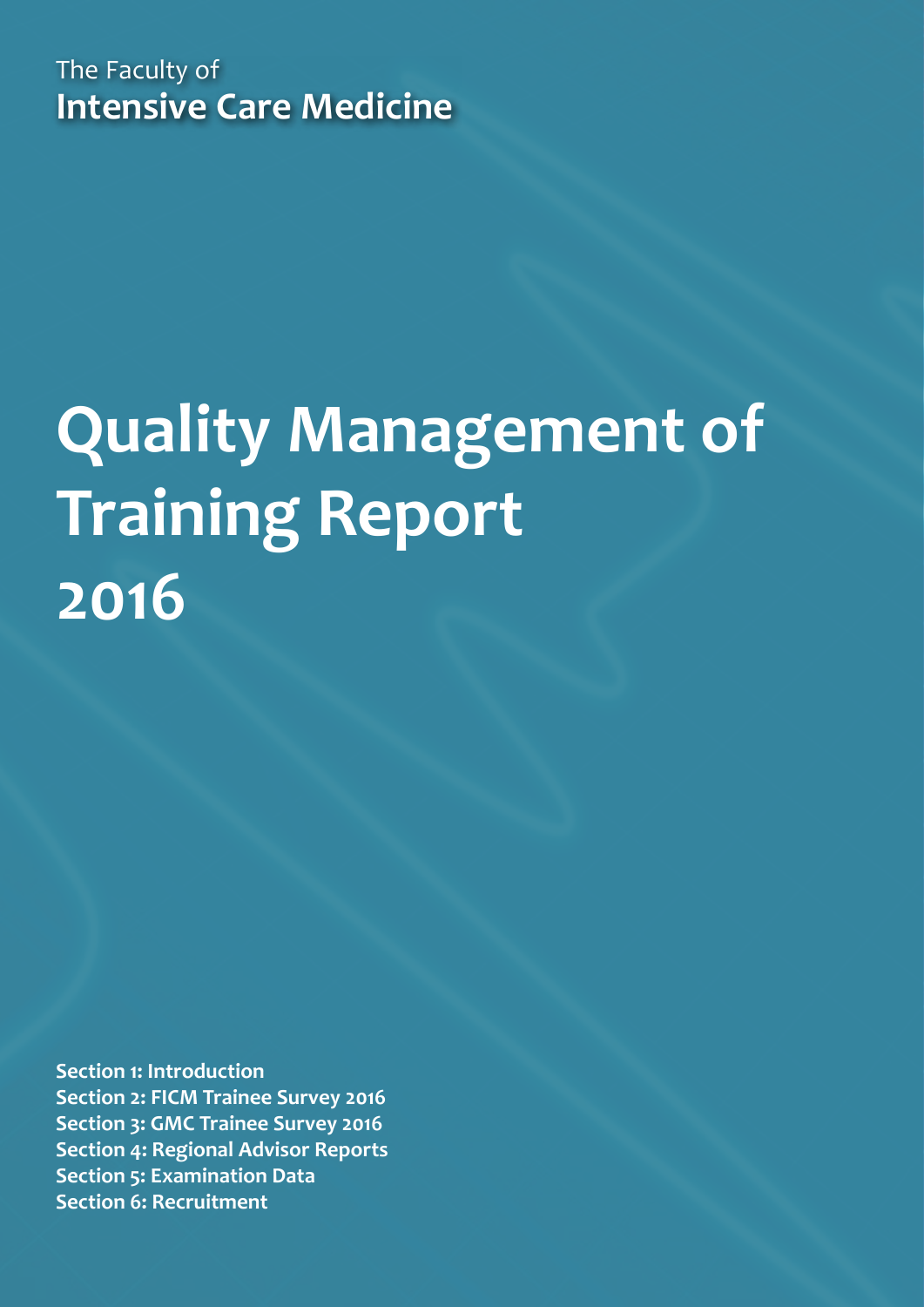# **KEY MESSAGES**

- **1. More trainees completed the FICM Trainee Survey this year but the number is still below 100% completion.**
- **2. Our survey provides very different data from the GMC survey. The postlevel data has already enabled Regional Advisors and Faculty Tutors to make changes directly to their programmes.**
- **3. Placements within the critical care environment received the highest ratings from trainees.**
- **4. There has been an improvement in ratings of medicine placements.**
- **5. No long-term issues have currently been found (i.e. through longitudinal analysis), potentially demonstrating that issues are being dealt with proactively through the year by year data.**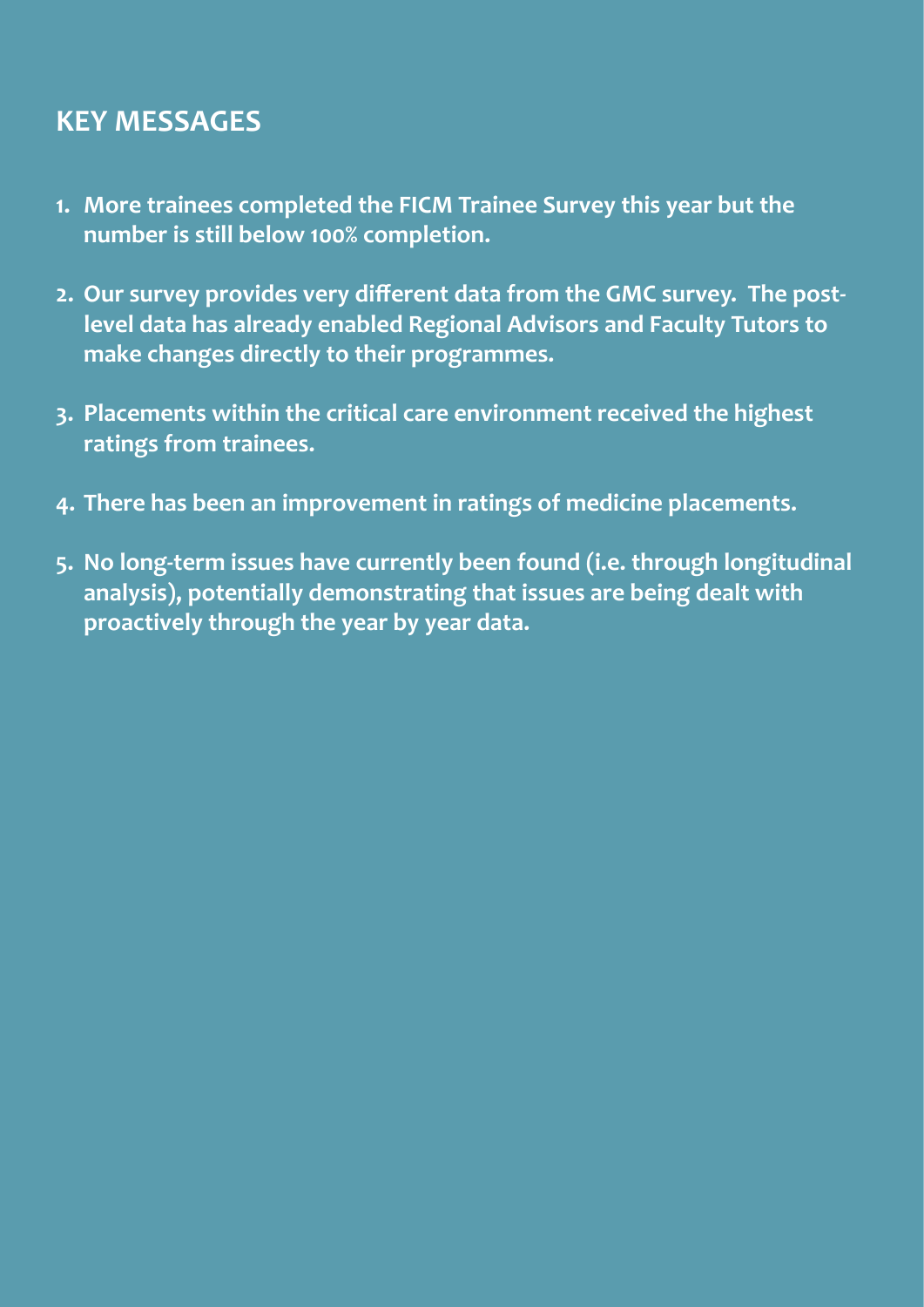## <span id="page-2-0"></span>**SECTION 1: INTRODUCTION Chris Thorpe QA Chair**

Welcome to the second Quality Management of Training Report from the Faculty of Intensive Care Medicine. The Quality, Recruitment and Careers Sub-Committee (QRC) oversees the collection of data that allows the FICM to quality manage its training programme. As a relatively young specialty we are continually looking at how we can best develop our specialists of the future. Linking training to the obvious outcomes of consultant performance is difficult at the best of times, but even more so as our new training programme has yet to produce many consultants.

The QRC uses information from a number of sources – the 'Quality Nexus' – to increase the validity and reliability of information.

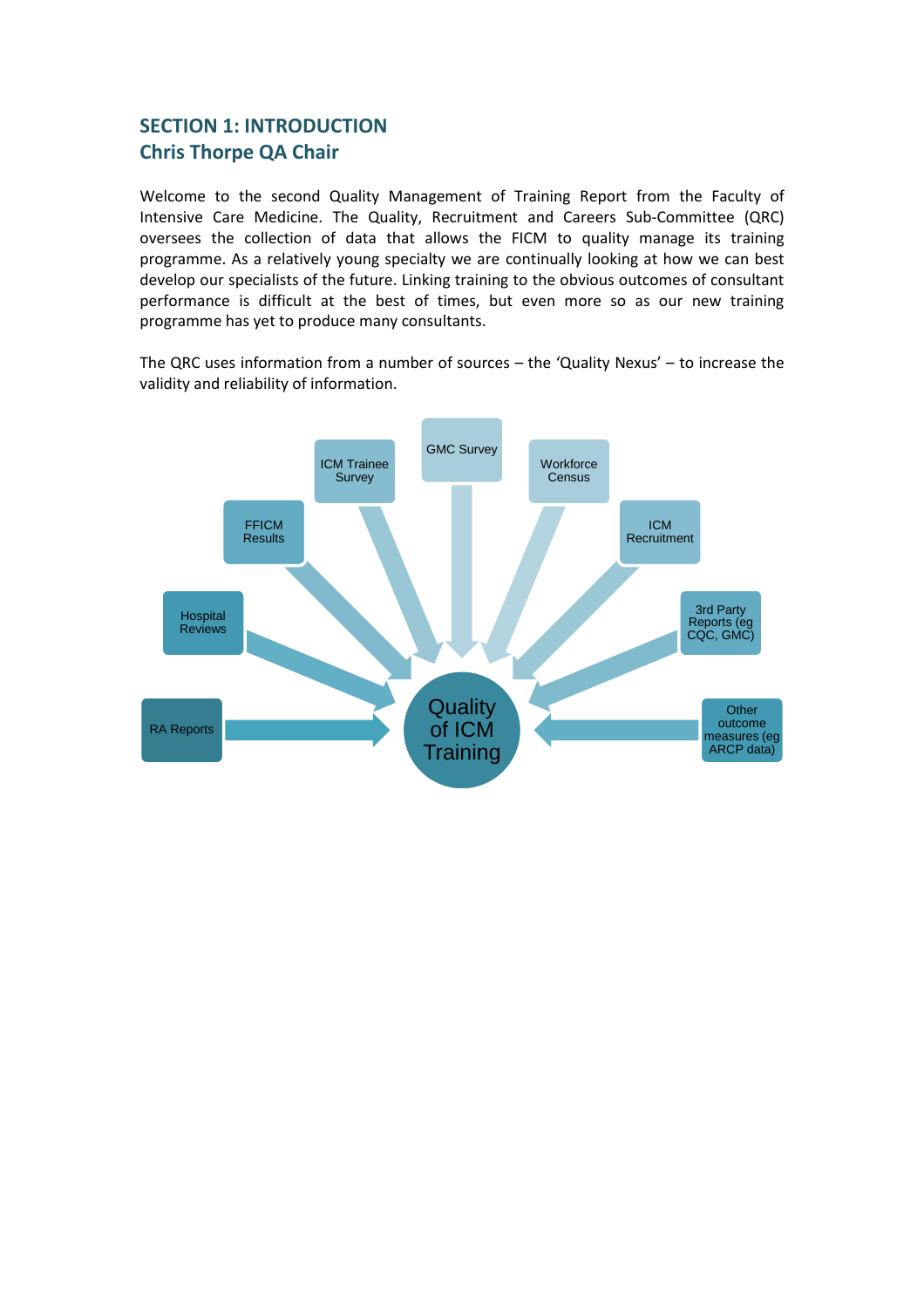# <span id="page-3-0"></span>**SECTION 2: FICM TRAINEE SURVEY 2016 Chris Thorpe**

Each year all trainees registered with the Faculty within the new training scheme receive a link to a 'Survey Monkey' questionnaire. The survey incorporates feedback from all training attachments.

Unlike the GMC survey (which collects data at only the one point in the year), the FICM survey collects detailed data on all attachments undertaken that year. Neither does it have the GMC's requirement of 3 responses before providing a report by hospital: helpful due to low numbers of ICM trainees currently on the scheme.

The main beneficiaries are regional training programmes. Each RA gets useful information about which attachments the trainee finds helpful, and those that are less than ideal. This allows the RA to make immediate changes to the training programme.

#### **2.1 OVERVIEW OF 2016 RESULTS**

We received 140 replies, up from 111 in 2015. This is still substantially below the number of trainees asked to complete the questionnaire.

Trainees are satisfied overall with their training in their various attachments (Table 1). Notably, trainees undertaking placement within critical care report the most positive ratings.

|         |                           | Inappropriate | Appropriate | <b>Excellent</b> |
|---------|---------------------------|---------------|-------------|------------------|
| Stage 1 | <b>ICM</b>                | 6(10%)        | 27 (44%)    | 28 (45%)         |
|         | <b>Medicine</b>           | 3(12%)        | 18 (72%)    | 6 (24%)          |
|         | Anaesthesia               | 7(15%)        | 16 (36%)    | 22 (49%)         |
|         |                           |               |             |                  |
| Stage 2 | <b>Cardiothoracic ICM</b> | 3(18%)        | 11 (65%)    | 3(18%)           |
|         | <b>Paediatric ICM</b>     | 1 (5%)        | 10 (52%)    | 8 (42%)          |
|         | <b>Neuro ICM</b>          | 1(5%)         | 11 (50%)    | 10 (45%)         |
|         | <b>General ICM</b>        | 0             | 6 (46%)     | 7 (53%)          |
|         |                           |               |             |                  |
| Stage 3 | Stage 3                   |               |             | 3 (100%)         |
|         |                           |               |             |                  |

*Table 1: How would you rate the standard of training in this attachment?*

Free comments once again were extremely illuminating and trainees took the opportunity to express their views in detail: two contrasting replies from different attachments are shown below. It can be seen how this sort of information would prove helpful for the RAs in Quality management of their training programme. It also demonstrates the benefit of longitudinal analysis of the surveys to track both (a) where quality issues are related to the individual rather than the post and (b) that improvements are taking place.

*"This was one of the best training experiences that I have ever had. The Acute Physicians (two in particular) were incredibly supportive and inspiring in helping me to develop my clinical and non-clinical skills. They have been very approachable and have made me feel like an asset to their team. There is a fantastically supportive culture towards their trainees of all*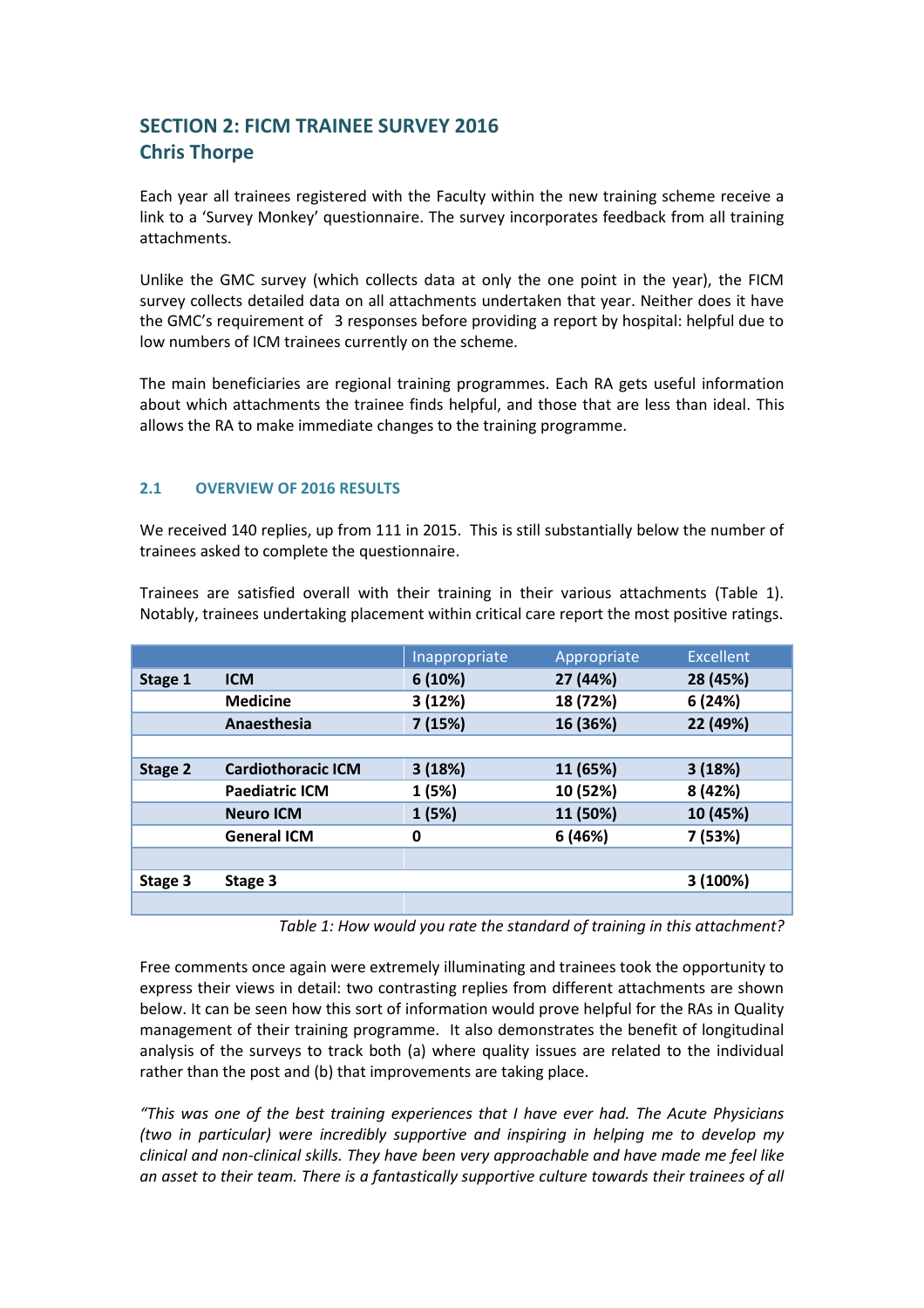*grades and the level of opportunistic teaching is very good. If I could nominate them for a training award I would!"*

*"Not enough opportunistic teaching, service provision took far too much priority over training due to shortages on the rota. Most consultants were well supportive of trainees. Average quality training experience overall due to exposure to lots of cases. Consultants were not good at completing WBPAs and then we are criticised at sign off for not having enough. Some agree to meet and complete them then are often repeatedly unavailable or do the assessment and say to email the form then simply do not complete it."*

#### **2.1.1 Stage 1**

ICM attachments continue to perform well at stage 1. Input into ARCP has improved and this reflects familiarity with the process by both trainees and trainers. Informal teaching is well regarded but formal teaching less so with 14% of respondents rating it as poor.

Improvements this year have been seen in medical attachments during stage 1, where responses have improved in many areas including training ethos, training support and appropriate level of responsibility. An example can be seen in table 2. This could possibly be because medical trainers are becoming more familiar with the requirements of ICM trainees.

| How well were you supported by your trainers in your attachment? |                    |                                                                                                                                                                                                                                                                                                                                      |                       |  |  |
|------------------------------------------------------------------|--------------------|--------------------------------------------------------------------------------------------------------------------------------------------------------------------------------------------------------------------------------------------------------------------------------------------------------------------------------------|-----------------------|--|--|
|                                                                  | Not well supported | Supported                                                                                                                                                                                                                                                                                                                            | <b>Well supported</b> |  |  |
| 2015                                                             | 42%                | 8%                                                                                                                                                                                                                                                                                                                                   | 50%                   |  |  |
| 2016                                                             | 4%                 | 46%                                                                                                                                                                                                                                                                                                                                  | 50%                   |  |  |
|                                                                  |                    | $\tau$ , i.e. $\tau$ , i.e. $\tau$ , $\tau$ , $\tau$ , $\tau$ , $\tau$ , $\tau$ , $\tau$ , $\tau$ , $\tau$ , $\tau$ , $\tau$ , $\tau$ , $\tau$ , $\tau$ , $\tau$ , $\tau$ , $\tau$ , $\tau$ , $\tau$ , $\tau$ , $\tau$ , $\tau$ , $\tau$ , $\tau$ , $\tau$ , $\tau$ , $\tau$ , $\tau$ , $\tau$ , $\tau$ , $\tau$ , $\tau$ , $\tau$ , |                       |  |  |

*Table 2: Medicine attachments 2015 vs. 2016*

#### **2.1.2 Stage 2**

Trainees are now entering stage 2 in some numbers and we can see overall that the blocks are performing well in the most part. Cardiothoracic training appears to be the worst of the specialist blocks, and compared with paediatric and Neuro ICM struggles in formal teaching, training ethos and ARCP input in addition to the more global rating of standard of training.

#### **2.2 FUTURE AREAS OF WORK**

The FICM trainee survey provides useful detailed information. Comments on specific blocks have been very helpful once again in identifying areas of excellence or areas where improvement is needed. Plans for the 2017 survey include:

- 1. Further review on increasing completion rates will be discussed by the QAC. Some RAs are keen to make it compulsory but there are negatives as well as positives in this approach.
- 2. Continuing the 'traffic light' system that highlights outliers, both good and bad. Next year will have 3 year's longitudinal data and those units with 3 consecutive outliers will be contacted.
- 3. Stage 2 needs to be subdivided so we can ascertain whether there is a difference between those trainees undergoing specialist blocks in ICM and those undertaking them in Anaesthetics.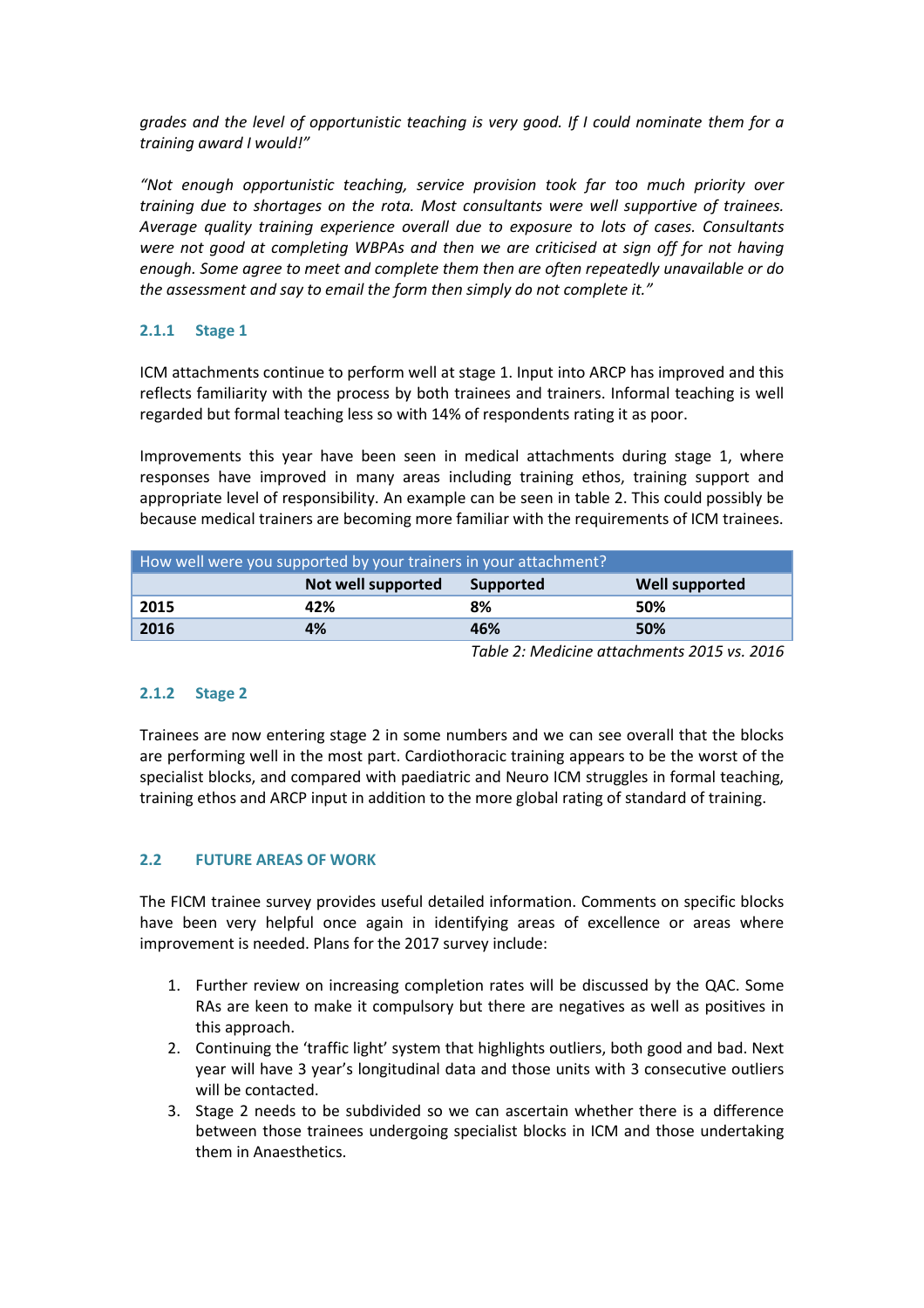# <span id="page-5-0"></span>**SECTION 3: GMC TRAINEE SURVEY 2016 Chris Thorpe**

#### **3.1 THE ROLE OF THE GMC**

The GMC sets the educational standards for UK doctors through both undergraduate and postgraduate training. Under the umbrella of **promoting excellence** they have produced standards that form the basis of medical education. These came into effect in January 2016.

#### **Promoting Excellence: GMC standards for medical education and training**

Patient safety is the first priority: refer to Good Medical Practice

Theme 1 Learning environment and culture Theme 2 Educational governance and leadership Theme 3 Supporting learners Theme 4 Supporting educators Theme 5 Developing and implementing curricula and assessments

The GMC is responsible for ensuring these standards are secure and does this though the Quality assurance framework, which is summarised below:



#### *The Quality Assurance Framework (from the GMC)*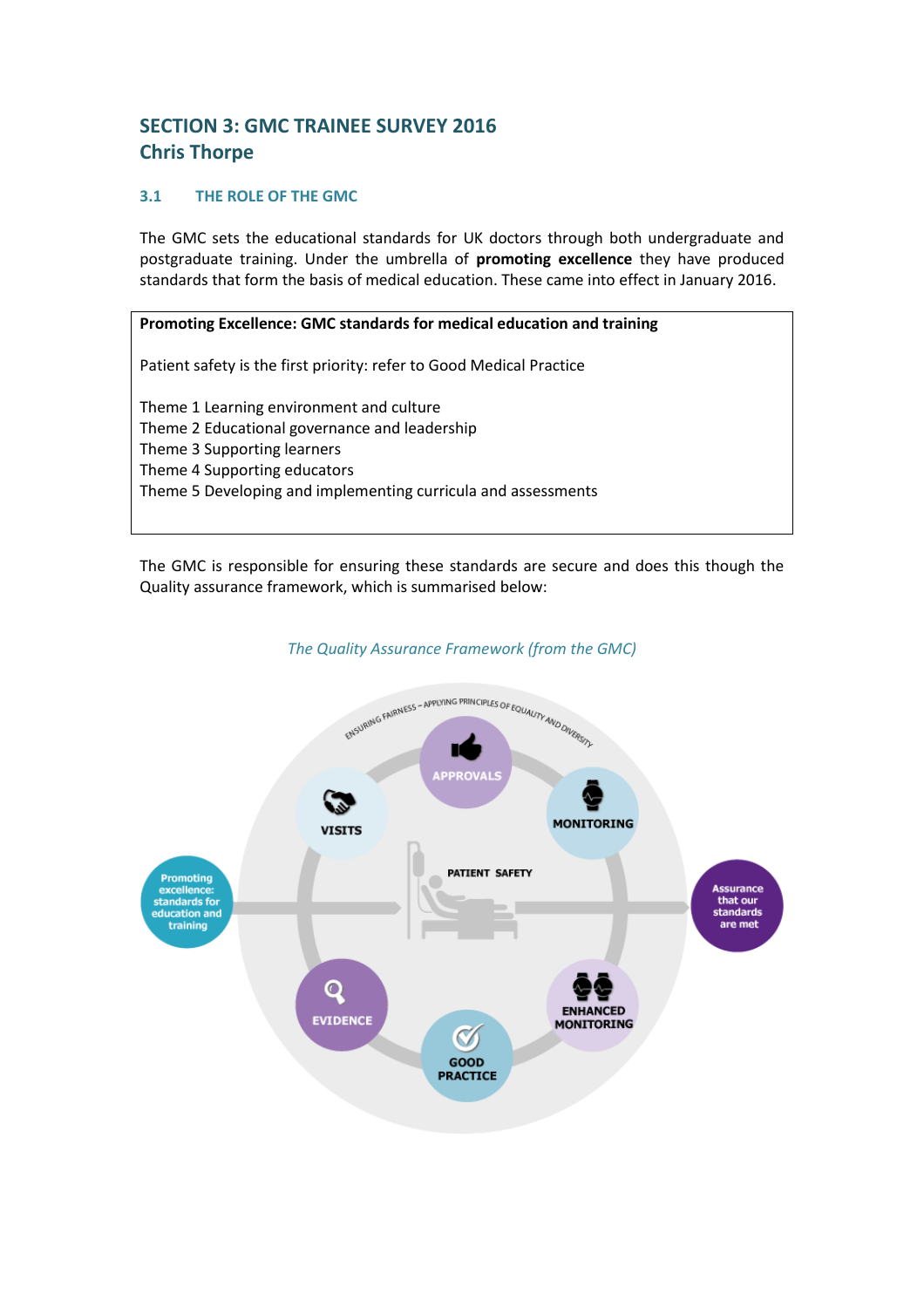#### **3.2 GMC SURVEY IN 2016**

The GMC survey provides 3 sets of information:

- Firstly generic answers are obtained from all trainees undertaking an attachment in ICM irrespective of their base specialty. This gives a rough overview of how a unit or deanery is performing when all trainees are taken into account. It is a very blunt tool however incorporating trainees at different stages, and as most are not FICM trainees the answers mix disinterested trainees with career Intensivists.
- Secondly generic answers are presented from all ICM specialty trainees. The problem here is that the trainees can be in any of the components of training e.g. Anaesthetics or stage 2 paediatrics and there is no way of separating them out.
- Thirdly there is the opportunity to ask specialty specific questions. These are developed with the FICM and are targeted at areas we think may be helpful.

#### **3.3 OVERALL RESULTS FROM THE GMC SURVEY 2016**

Scores are out of 100, the higher the better. **Note that the two columns are comparing different things**: Column one has trainees from all specialties within an ICM attachment at the time of the survey; column two has FICM trainees only but these could be in other attachments such as Medicine or Anaesthesia at the time of the survey.

|                                | <b>All</b><br><b>ICM</b><br>trainees in<br>an<br>attachment (mean / 100) | <b>FICM</b><br>specialty<br>trainees<br>(mean /100) |
|--------------------------------|--------------------------------------------------------------------------|-----------------------------------------------------|
| <b>Overall satisfaction</b>    | 87                                                                       | 84                                                  |
| Local teaching                 | 66                                                                       | 66                                                  |
| <b>Regional teaching</b>       | 65                                                                       | 65                                                  |
| <b>OOH</b> supervision         | 92                                                                       | 93                                                  |
| <b>Clinical supervision</b>    | 93                                                                       | 93                                                  |
| <b>Reporting systems</b>       | 78                                                                       | 77                                                  |
| <b>Handover</b>                | 80                                                                       | 74                                                  |
| <b>Induction</b>               | 88                                                                       | 87                                                  |
| <b>Adequate experience</b>     | 88                                                                       | 84                                                  |
| <b>Supportive environment</b>  | 80                                                                       | 79                                                  |
| <b>Workload</b>                | 48                                                                       | 47                                                  |
| <b>Educational supervision</b> | 91                                                                       | 93                                                  |
| <b>Feedback</b>                | 75                                                                       | 78                                                  |
| <b>Study leave</b>             | 69                                                                       | 73                                                  |

*Table 3: GMC survey data 2016*

#### **3.4 INTERPRETATION**

The one thing that stands out for both FICM specialty trainees and trainees undergoing a limited time attachment is the workload. An element of this comes with the specialty but there is no doubt that trainees feel the workload is high. We are not alone however and this is also seen with a number of other specialties.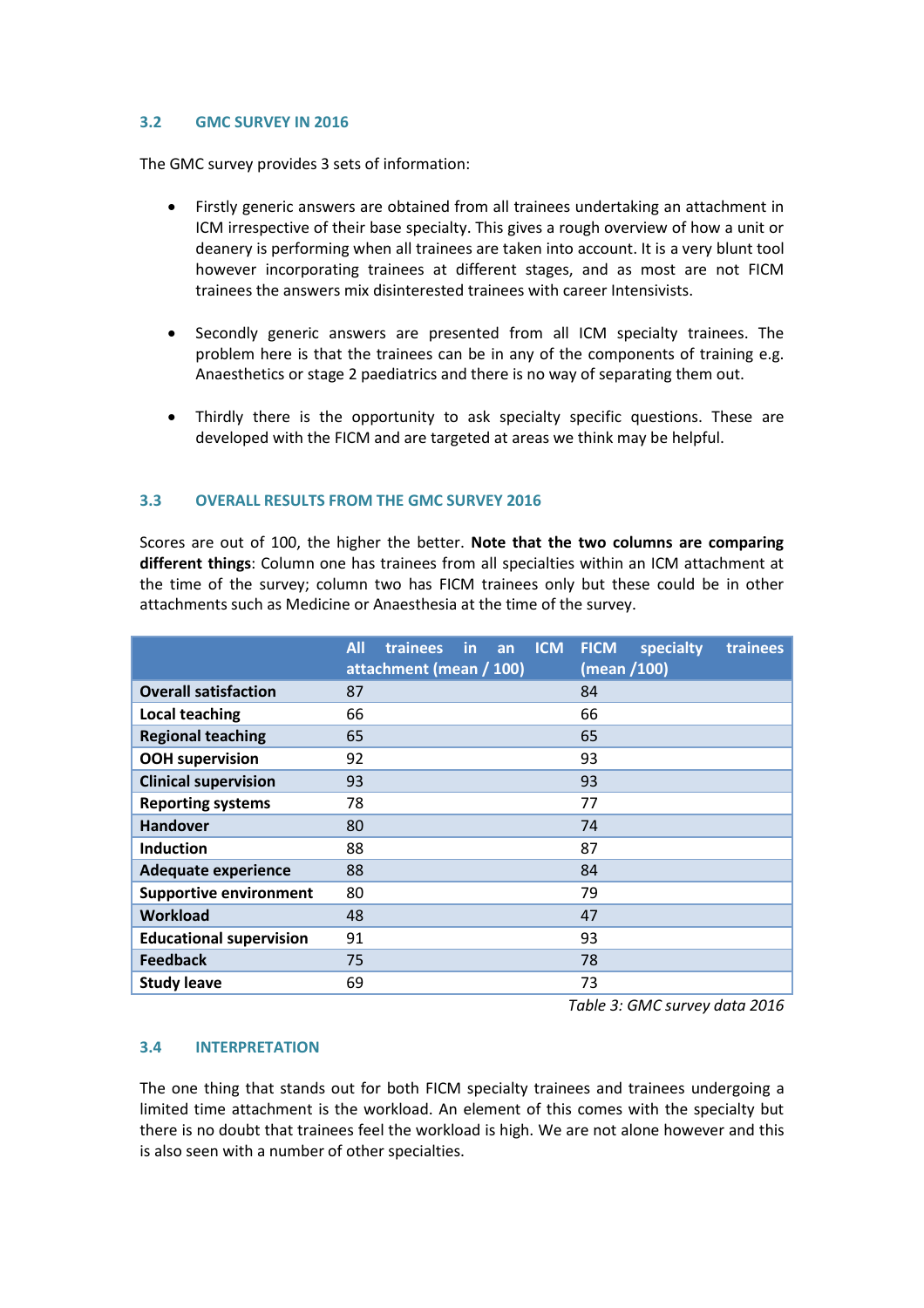It is encouraging to see high marks in clinical and OOH supervision, implying that although trainees are busy they are not left alone to cope.

Other indicators are broadly in line with other specialties. It would be good to up our game when it comes to local and regional teaching.

The Quality, Recruitment & Careers Committee (QRC) has met with the GMC to tailor specialty specific questions over the past two years but unfortunately the nature of the ICM programme makes it impossible at present to obtain the detailed information we need, There is the additional problem that the survey does not report any feedback if numbers total less than three.

For 2017 we have made the decision to use the specialty specific questions to focus on career intentions and the factors that influence this.

Whilst the GMC survey remains useful for general issues at a regional level, only the FICM survey provides the post-level data that allows us to affect active changes.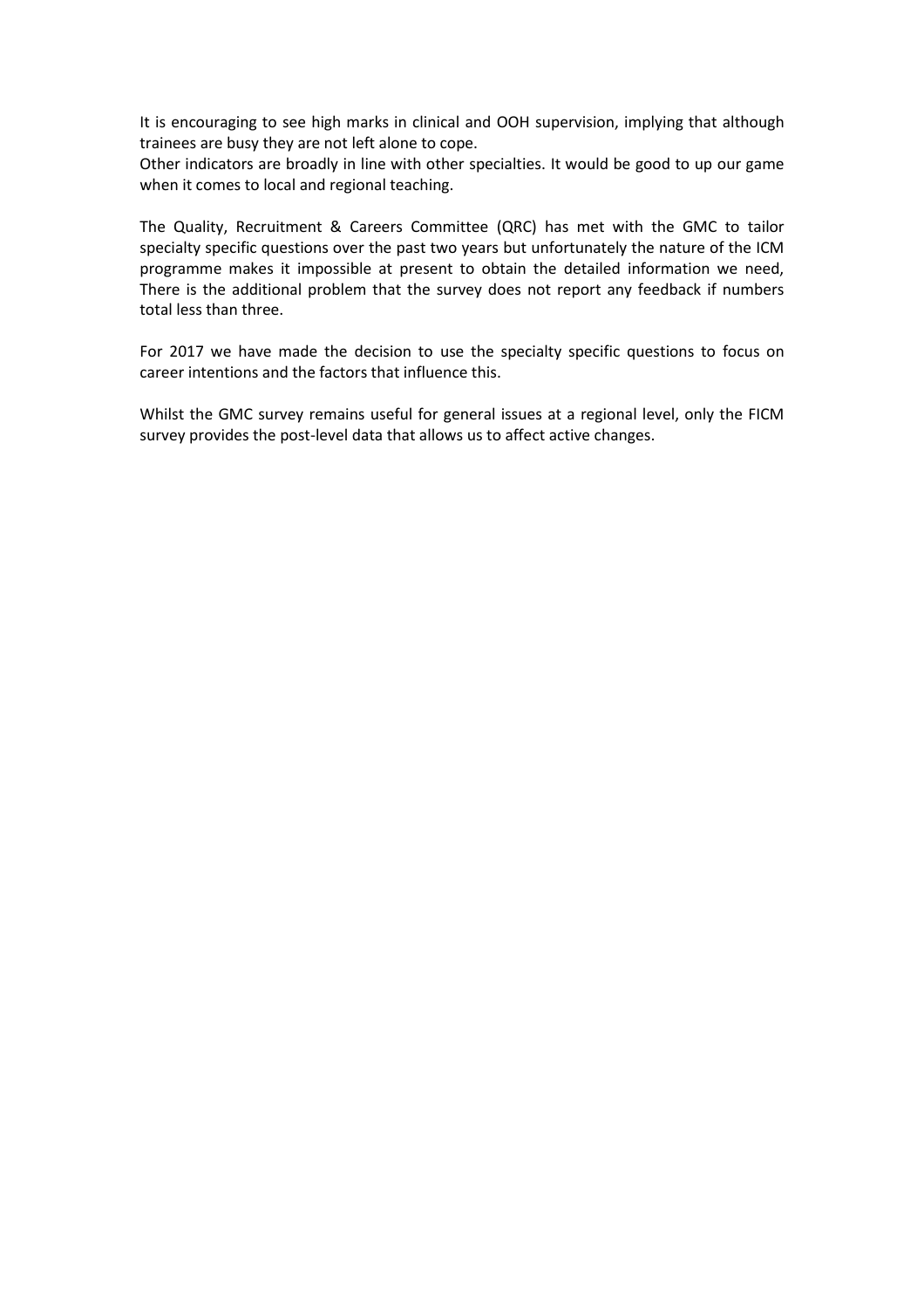# <span id="page-8-0"></span>**SECTION 4: REGIONAL ADVISOR REPORTS Danny Bryden Lead RA**

This year the RA reports were conducted through the survey monkey online platform.

#### **4.1 EDUCATIONAL ENVIRONMENT FOR TRAINERS**

Most responses indicated there was a bundling of the FT role within existing SPA and the increasing demands of educational supervision/portfolio completion were impacting on colleagues' willingness to take on additional roles. So far we have seen no impact on the quality of FT applications but this will need monitoring in future along with ensuring that trainees are getting appropriate educational supervision during their ICM training.

19 regions were happy that FICM Tutors were engaged in appraisal and educational governance.

#### **4.2 TRAINING SUCCESSES**

A variety of successes over the last year were commented on by the RAs. Teaching, pass rate in exams and improved training posts were frequently noted, along with echo training and local ICM course development. There were encouraging reports on trainee and trainer engagement and the provision of local training committees. Fill rates at trainee level, and successful consultant appointments were also mentioned along with the growth of academic ICM training. Web presence has also been developed successfully in some regions.

#### **4.3 TRAINING CONCERNS**

Comments on a need for expansion of the programme and increased funding to allow this, delays in training affecting progression including exam failure and inadequate funding of trainer time came up from several sources. Concerns with recruitment included the timescale being too late to fill vacancies, and the geographical restriction implicit in the system. There have also been some trainees who have withdrawn from the programme.

#### **4.4 STAGE 2 TRAINING**

The stage 2 year came up multiple times in RA discussion Comments that the year is a burden for dual anaesthetic trainees who have to complete a lot of their portfolio in this year as well as sit the exam. The administrative burden and apparent rigidity of stage 2 was commented on and RAs would like more flexibility. A lack of equity of training requirements across the specialties was also noted. This was discussed at length at the RA meeting and work is being taken forward by Mark Carpenter to identify what RAs feel could be done to improve the stage 2 training particularly around the curriculum and burden of assessments in that stage.

#### **4.5 LETB/DEANERY ENGAGEMENT**

Most RAs link in through anaesthesia. Most of work is being done by the TPDs and RAs for ICM and is very dependent on good interpersonal relationships. A sense came through that many Deaneries/LETBs hadn't still quite got to grips with the operation of ICM training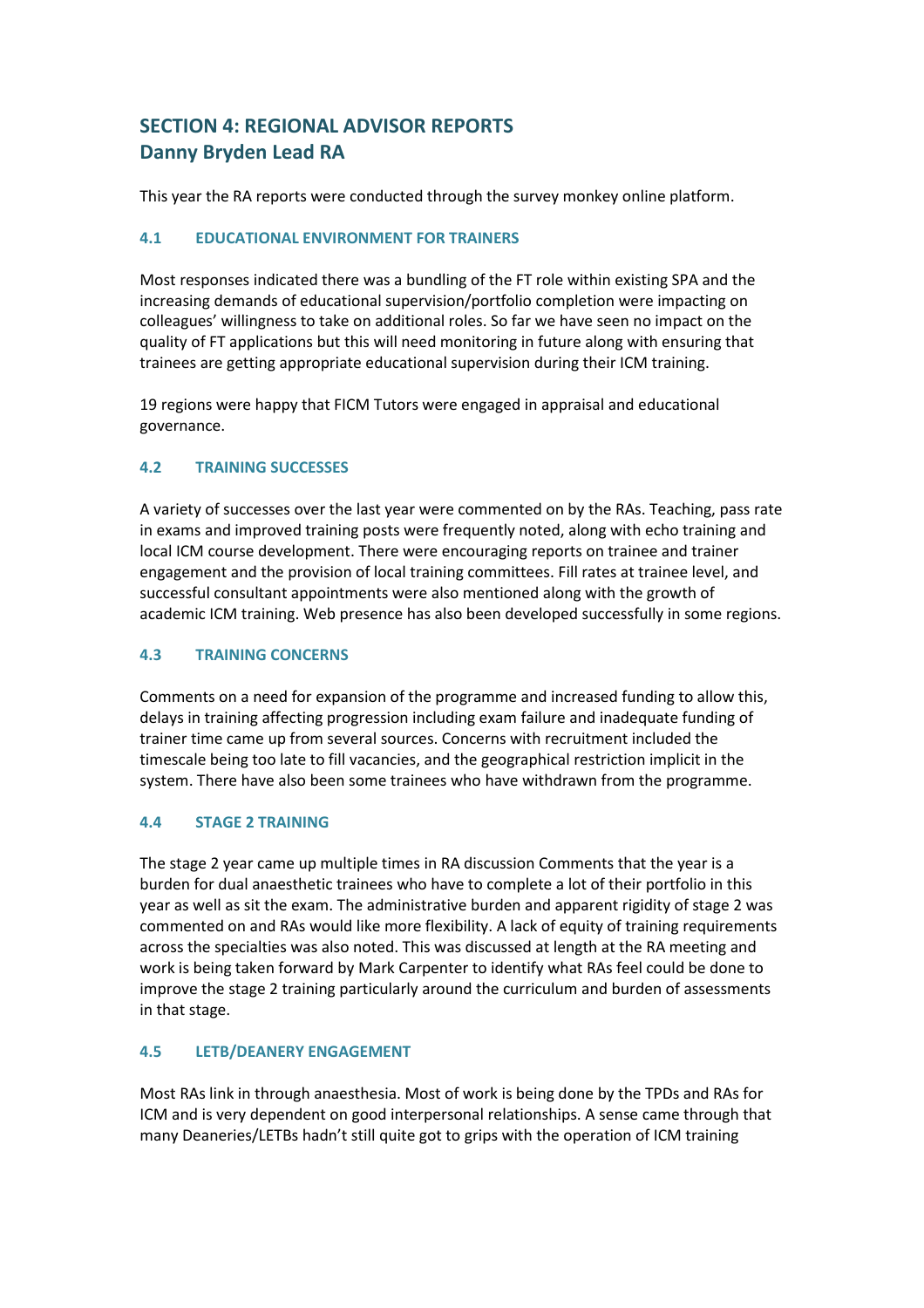#### **4.6 FICE/CUSIC TRAINING**

This was one of the main topics of discussion at the recent RA meeting. Overall the view was that we are managing to support those trainees who wish to train at present but there was a strong view that introduction of FICE into the curriculum at present would NOT be supported by the RAs/FTs. The view was that we should encourage trainees who wish to develop this as an additional skill and with time there may be sufficient demand from the ground for its introduction into the curriculum. At present the feeling on a 'top down' imposition of training was that it would have a negative effect on trainers and trainees.

Current barriers include lack of mentors and job planned time, although this seems a much bigger issue for CUSIC than FICE. Support is needed for clearer mentor definition, job planning time for mentorship/training, more training courses and mentors in a region so as not to overwhelm individuals currently delivering the training, and also there needs to be a convincing case that FICE/CUSIC will affect delivery of patient care - RAs were not convinced about this. Concerns were also raised about where it sits in training and the training burden on trainees at a time when we are looking to try to reduce this.

#### **4.7 ADDITIONAL ANAESTHESIA TRAINING**

Some regions note that individual trainees are asking for extra time, refresher training later but other RAs did not feel this was an issue so almost certainly specific at present to one region. It has been questioned that we may have an issue with clearly identifying what the purpose of anaesthesia training is for non-anaesthetists: what skills they maintain and how they go about this. Subsequent discussion took place with the FICMTAC about how nonanaesthetists keep up their airway skills and the 10 intubations/year suggested as part of this updating and the need for all trainees completing the anaesthetic year to obtain the IAC certificate regardless of background.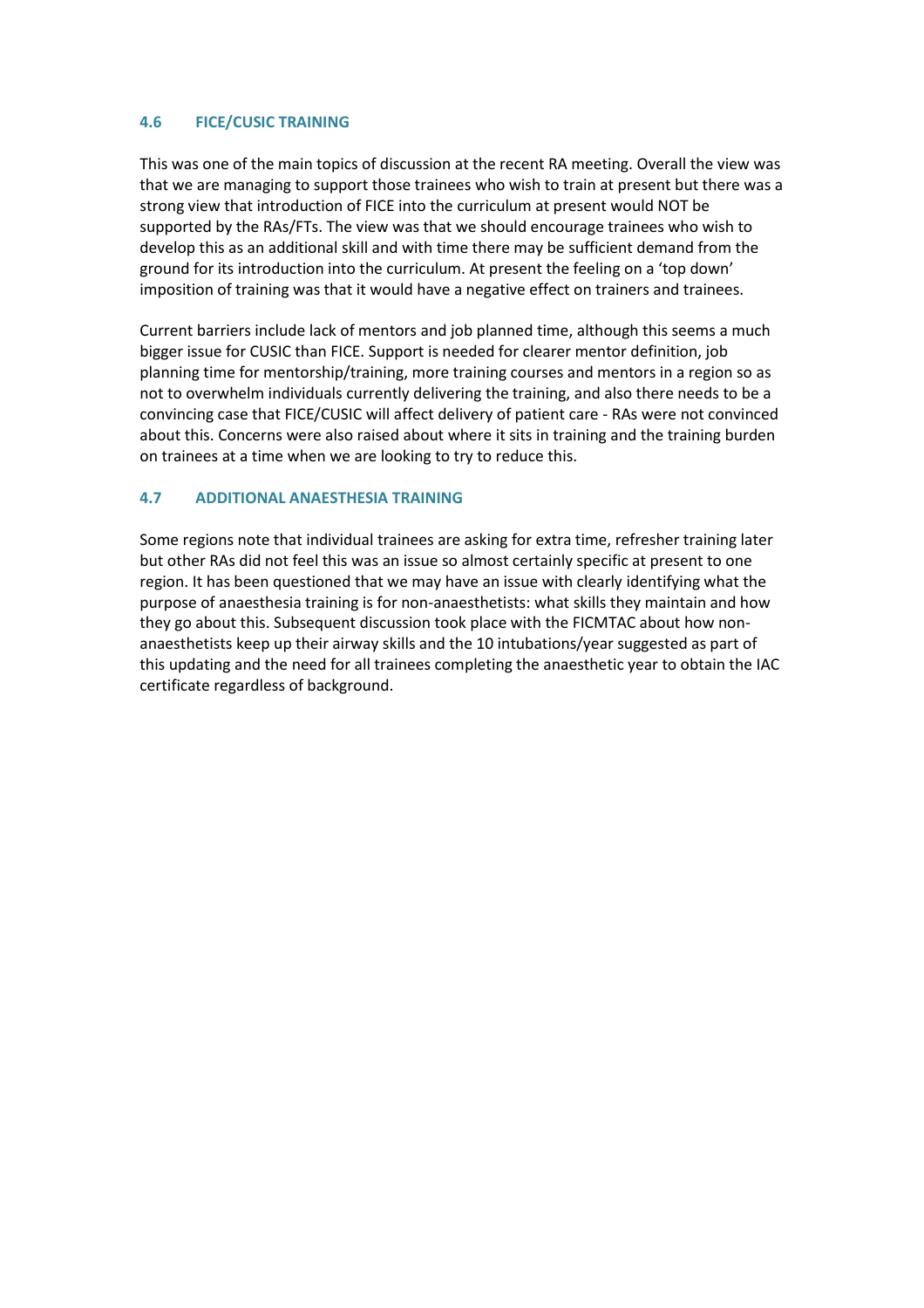## <span id="page-10-0"></span>**SECTION 5: EXAMINATION DATA Andy Cohen Chair FICM Examiners**

Success in the FFICM Final examination is required for ICM trainees to progress into stage 3 training. Current exam regulations, including requirements for eligibility to take the exam, can be found on the Faculty website.

The final FFICM exam is designed to assess knowledge, skills and attitudes. It comprises of two components, a written paper and an oral exam. Each component of the exam must be able to show that it is valid, reliable and set to an appropriate standard. These aims are achieved by using groups of experienced examiners to write, update and standard-set questions.

The written paper is a machine marked test which is currently a mix of single best answer and multiple true false questions. The question bank has been created, and is maintained by, a core group of FFICM examiners. The final set of questions for any exam is selected by the core group who then use a modified Angoff referencing technique to set the pass mark and thus the standard for the exam. The pass mark is adjusted by the Standard Error of Measurement (SEM) to allow for borderline candidates.

In January 2016, 83 candidates sat the written exam, of whom 74 passed (89.15%). The pass mark was 68.81%. Exam reliability was 0.77 calculated using KR20. In July 2016, 72 candidates sat the exam, of whom 60 passed (83.33%). The pass mark was 64.52% and the reliability was 0.69.

Not all candidates take the oral exam that immediately follows the written paper. Candidates have up to 3 years to take the oral component of the exam once they have passed the written paper.

The oral exam comprises of a Structured Oral Exam (SOE) and an Objective Structured Clinical Exam (OSCE). The SOE allows testing of depth and understanding of the topic whereas the OSCE allows a range of skills to be tested such as clinical examination, communication and data interpretation. The two components of the exam have to be taken together on the first occasion but if one is failed candidates are able to carry forward their pass in the other component for up to two years. Thus in each cohort of candidates taking the oral exam some will be sitting both the SOE and OSCE and others will be sitting just one component.

The Borderline Regression (BR) and Hofstee methods are used in the standard setting of the SOEs, with Hofstee being used to cross reference the result achieved from the BR method.

In April 2016, 85 candidates sat the SOE. Of the 85, 66 (77.64%) passed the SOE component. 11 candidates sat the SOE with a previous pass in the OSCE. 8 from 11 passed giving a 72.72% pass rate for SOE only applicants.

In October 2016, 71 candidates sat the SOE. Of the 71, 53 (74.65%) passed the SOE component. 10 candidates sat the SOE with a previous pass in the OSCE. 7 from 10 passed giving a 70.00% pass rate for SOE only applicants.

OSCE Standard setting is performed using modified Angoff referencing by the OSCE working party prior to the exam being taken and a cumulative pass mark for each paper agreed. In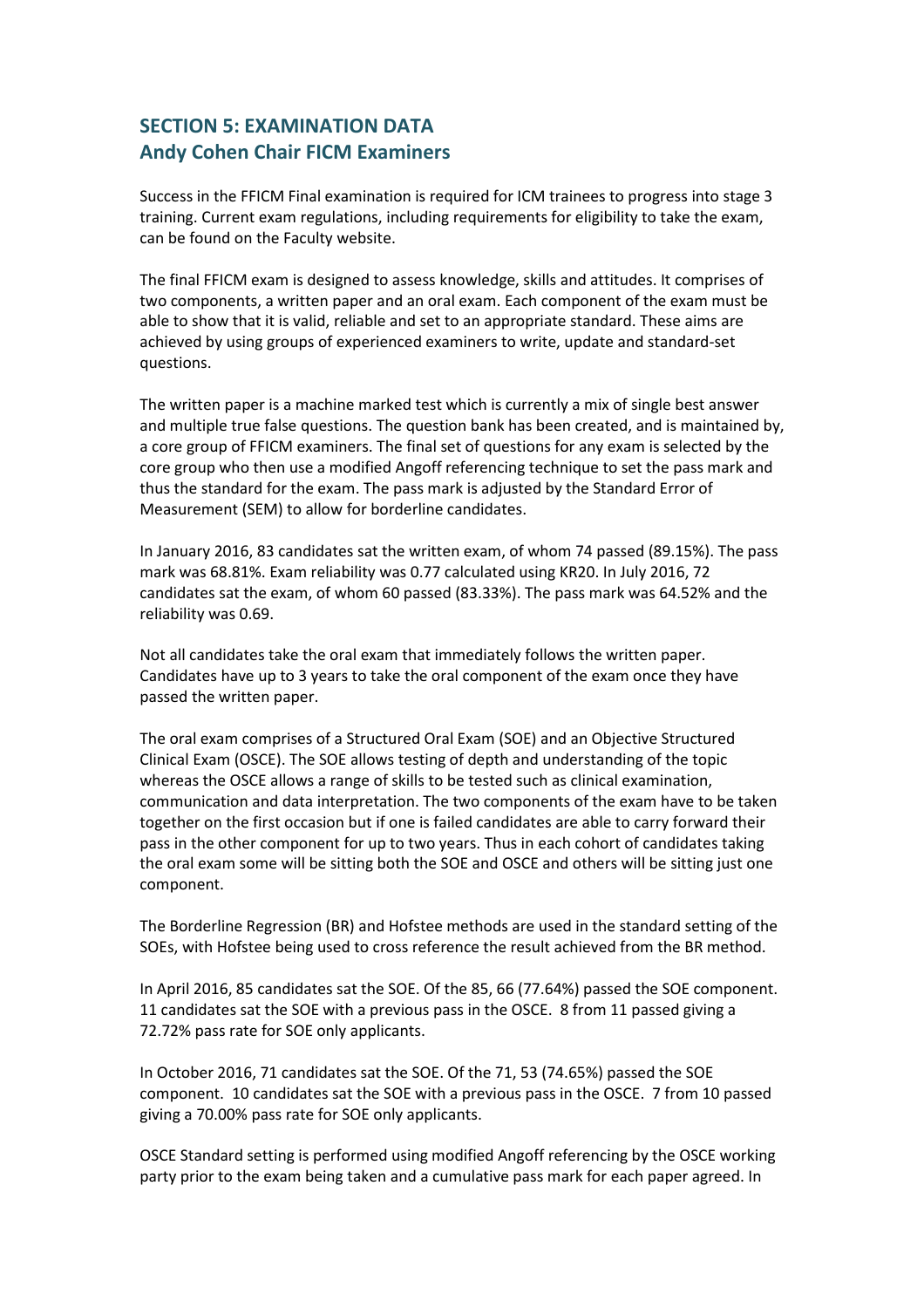April 2016, 78 candidates sat the OSCE. Of the 78, 57 (73%) passed this component. 4 candidates sat the OSCE with a previous pass in the SOE. 3 candidates passed, giving a 75% pass rate for OSCE only candidates. In October 2016, 72 candidates sat the OSCE. Of the 72, 46 (63.88%) passed this component. 11 candidates sat the OSCE with a previous pass in the SOE. 6 candidates passed, giving a 54.54% pass rate for OSCE only candidates.

#### **Overall**

In April 2016, 55 candidates from 89 (61.80%) passed the exam overall compared with 49 candidates from 82 (59.76%) in October 2016.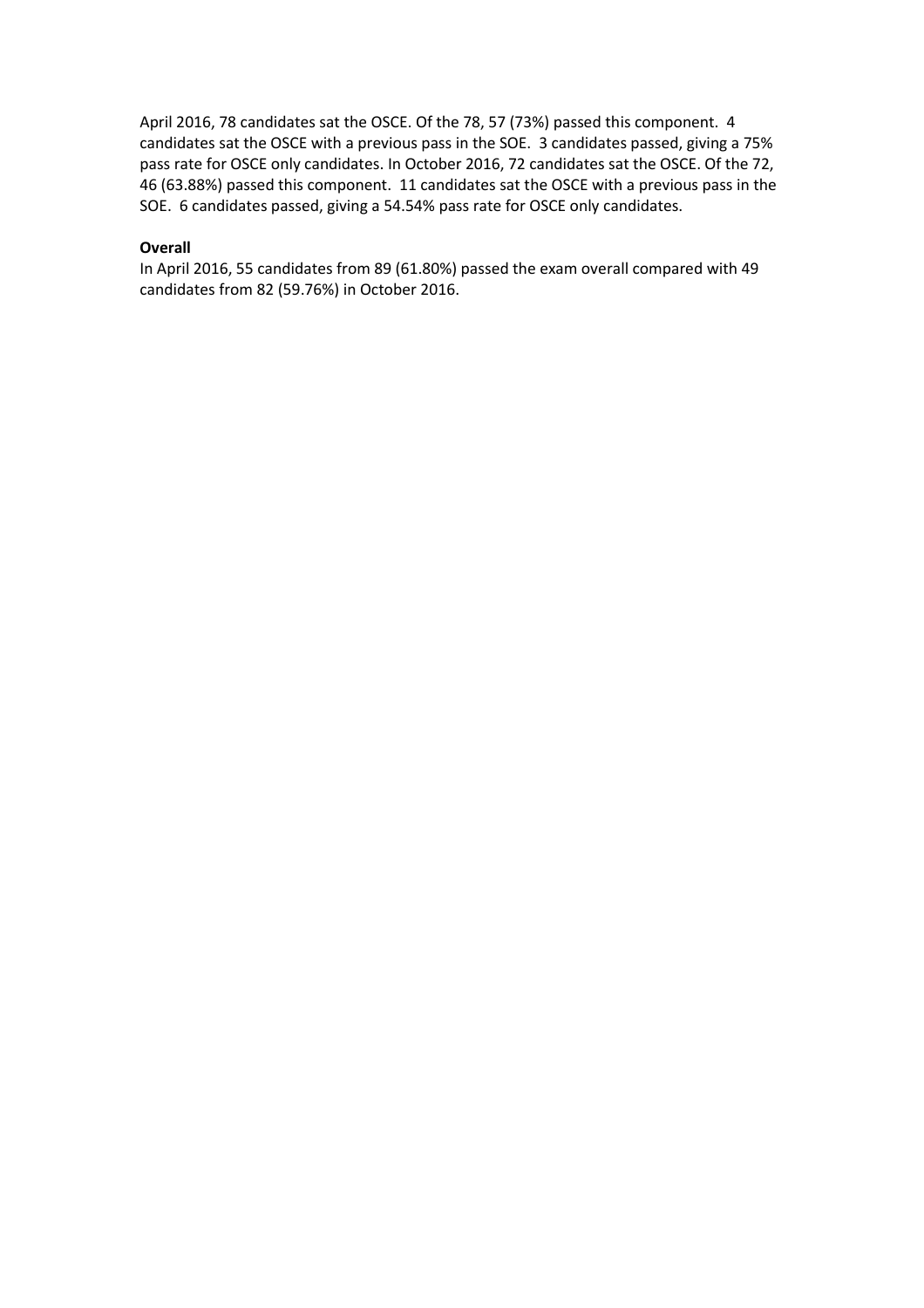## <span id="page-12-0"></span>**SECTION 6 QA REPORT FROM ICM NATIONAL RECRUITMENT 2016 Jonathan Goodall Careers Lead**

#### **6.1 QA PROCESS**

This was the second year that the FICM recruitment process was quality assured. The process had matured significantly since 2015 and alterations include a specific briefing form given to QA assessors (QAAs) as part of the introduction to the process and an alteration to the day to allow QA briefings at both the start and the end of each day, and to ensure that each QAA was able to attend both the plenary briefing, and importantly the station specific briefing for the station they were due to QA

#### 6.2 OUTLINE OF THE DAY FOR QA ASSESSORS

- 1. Attend generic briefing session with all other interviewers
- 2. QA assessors attend the station specific briefing session with other interviewers for that station
- 3. After the station specific briefing QA assessors return to plenary room for QA briefing with QA lead for the day
- 4. QA assessment for the first 4 cohorts of interviews
- 5. QA assessors return to plenary room during the 5th cycle of interviews. This time will be used to:
	- a. Review the day with other QA assessors
	- b. Ensure that forms are completed as appropriate
	- c. Produce a summary of the QA experience

An individual timetable was provided for each QA assessor, detailing timings and location for each interview session, which provided clarity for each assessor and was well received by those involved in the process.

QAAs were provided with comprehensive information and paperwork for each a station, including scoring matrices (i.e. they were given the same documentation provided for the assessors allocated to each station).

#### 6.3 KEY PRINCIPLES OF ICM INTERVIEWS

In line with established processes interviews were conducted using the following key principles:

- Interviews adhered to the format in interview guidance
- Was appropriate supporting paperwork for interviewers available?
- Appropriate training available for all interviewers
- Had interviewers received equality and diversity training within the previous 3 years
- Were there candidates with special requirements?
- Candidates were treated with fairness, politeness and respect
- Was there discussion around calibration and scoring before the interviews started?
- Appropriateness of scoring
- Published criteria followed
- Interview panel provided feedback on suitability of questions
- Mechanisms for highlighting probity issues in place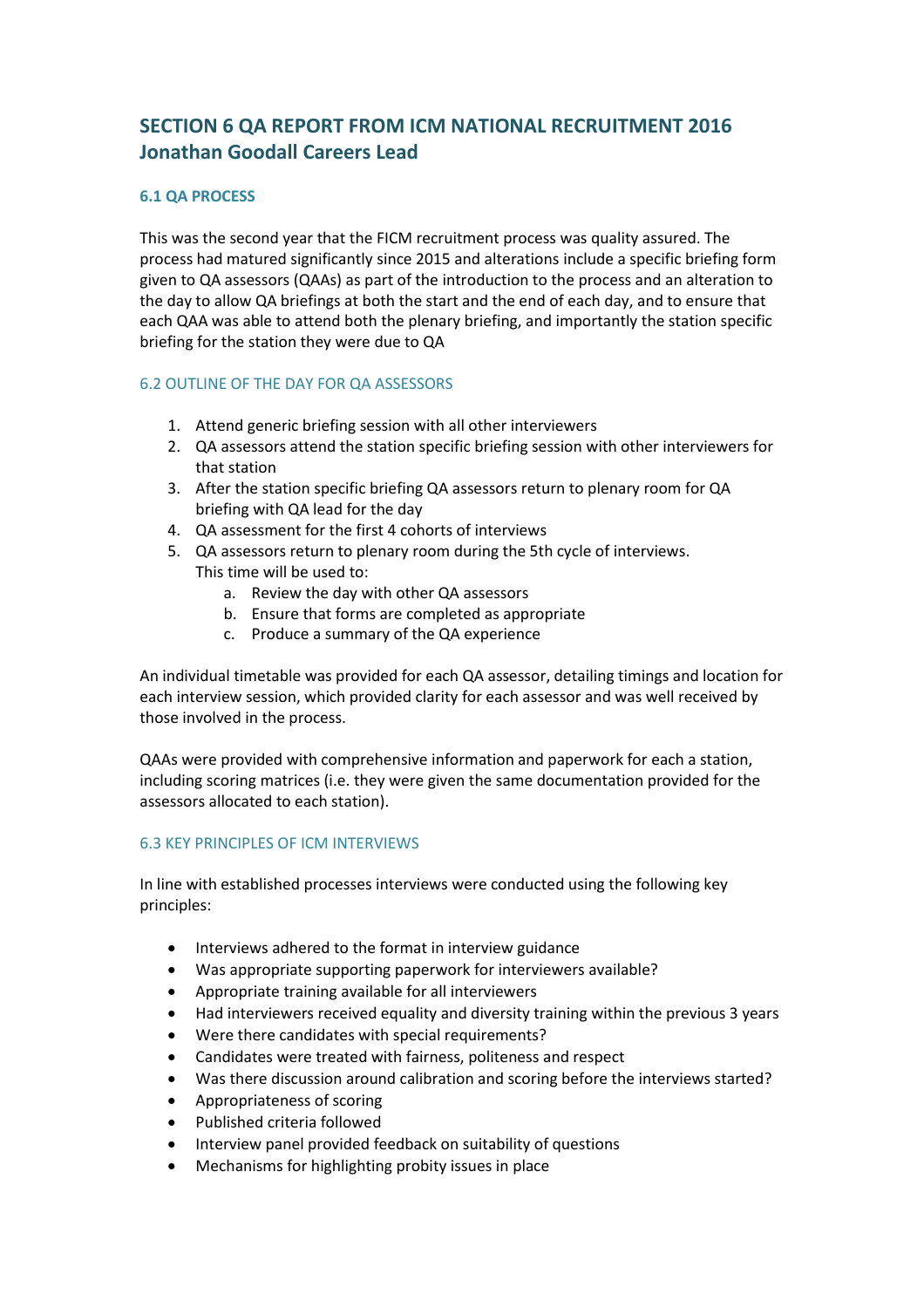Adherence to these was assessed by the QAA in each station. In 100% of interviews observed during this process, all the above key principles were adhered to; with the single (notable) exception that one interviewer had not received any training, and had not read the briefing.

#### 6.4 QA ASSESSMENTS CONDUCTED

The reflective practice and task prioritisation stations were double marked as in 2015. This process was enhanced in 2016 as a random selection of the questions were marked for a third time by the recruitment QA lead. The scores on all questions were checked by an independent marked to ensure that total marks warded were correct. Individual comments made during the QA process were noted and discussed by the QRC committee in September 2016 to inform the process for subsequent years. Recommendations for 2017

#### 6.5 INTERVIEW PROCESS

The process works very well and needs little change. QAAs were impressed with both the quality of the material, the questions and the conduct of the interviews.

The quality of clinical materials needs to be improved (particularly the chest x rays) The order of questions in the scoring matrix for assessors in the portfolio station should match the order of questions in the self-scoring matrix.

The QA of written stations will be improved by ensuring that a minimum of 10% are rescored by a third independent QAA.

#### 6.6 SUMMARY

The Recruitment QA process works well and has become an integral part of ICM National recruitment. It appears to have been improved by the changes introduced for 2016. The attendance of QAAs at briefings and provision of 'paperwork' appropriate to their station is essential. It also seems that the QAA process benefits from providing assessors with individual timetables, which ensures smooth running of the day.

It is recommended that this process continues for subsequent rounds of ICM recruitment.